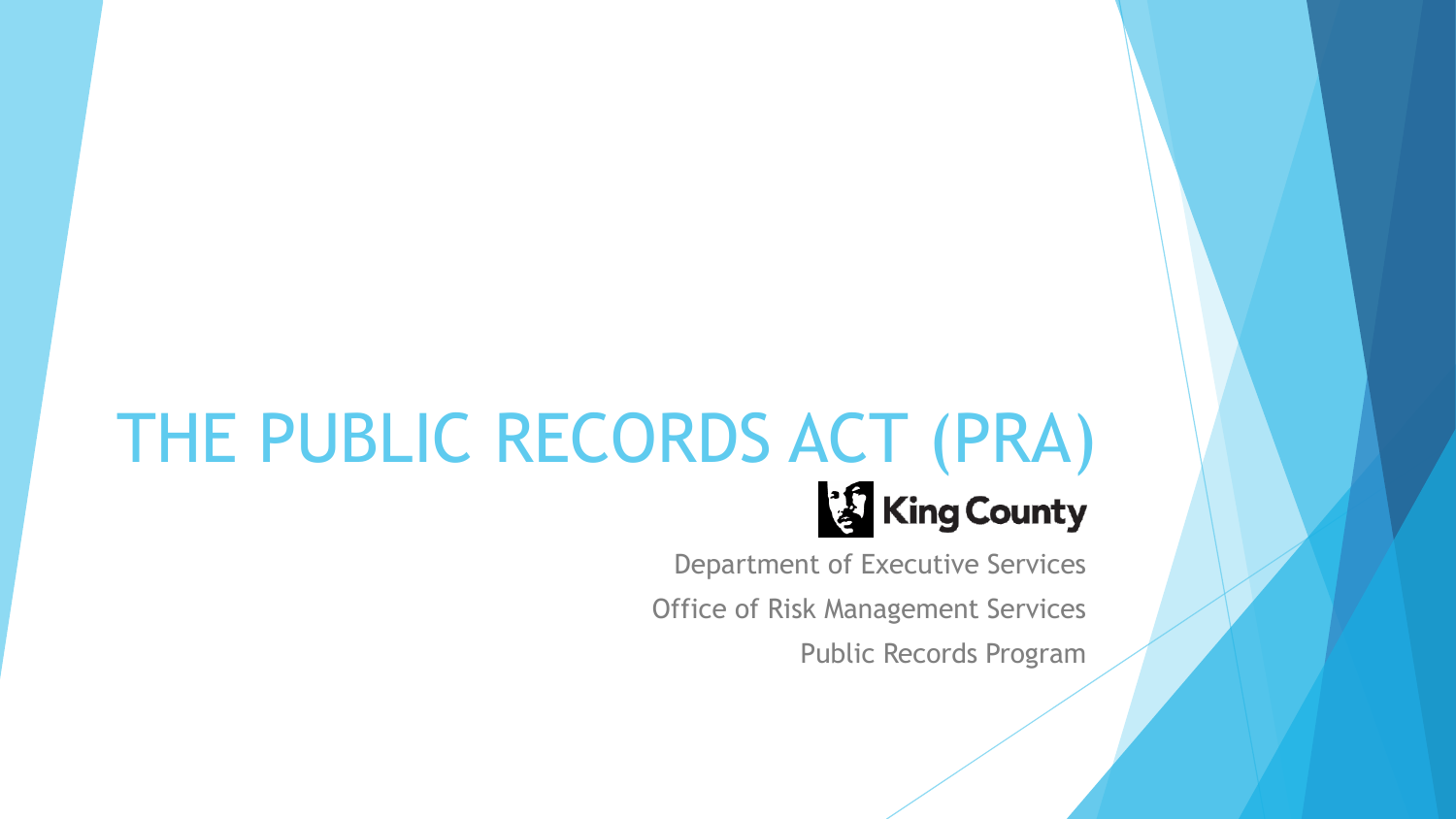# The intent of the people

- The people of this state do not yield their sovereignty to the agencies that serve them
- The people have not given public employees the right to decide what is good for people to know and what is not good for them to know
- **This chapter shall be liberally construed and its exemptions narrowly** construed to promote this public policy and to assure that the public interest will be fully protected

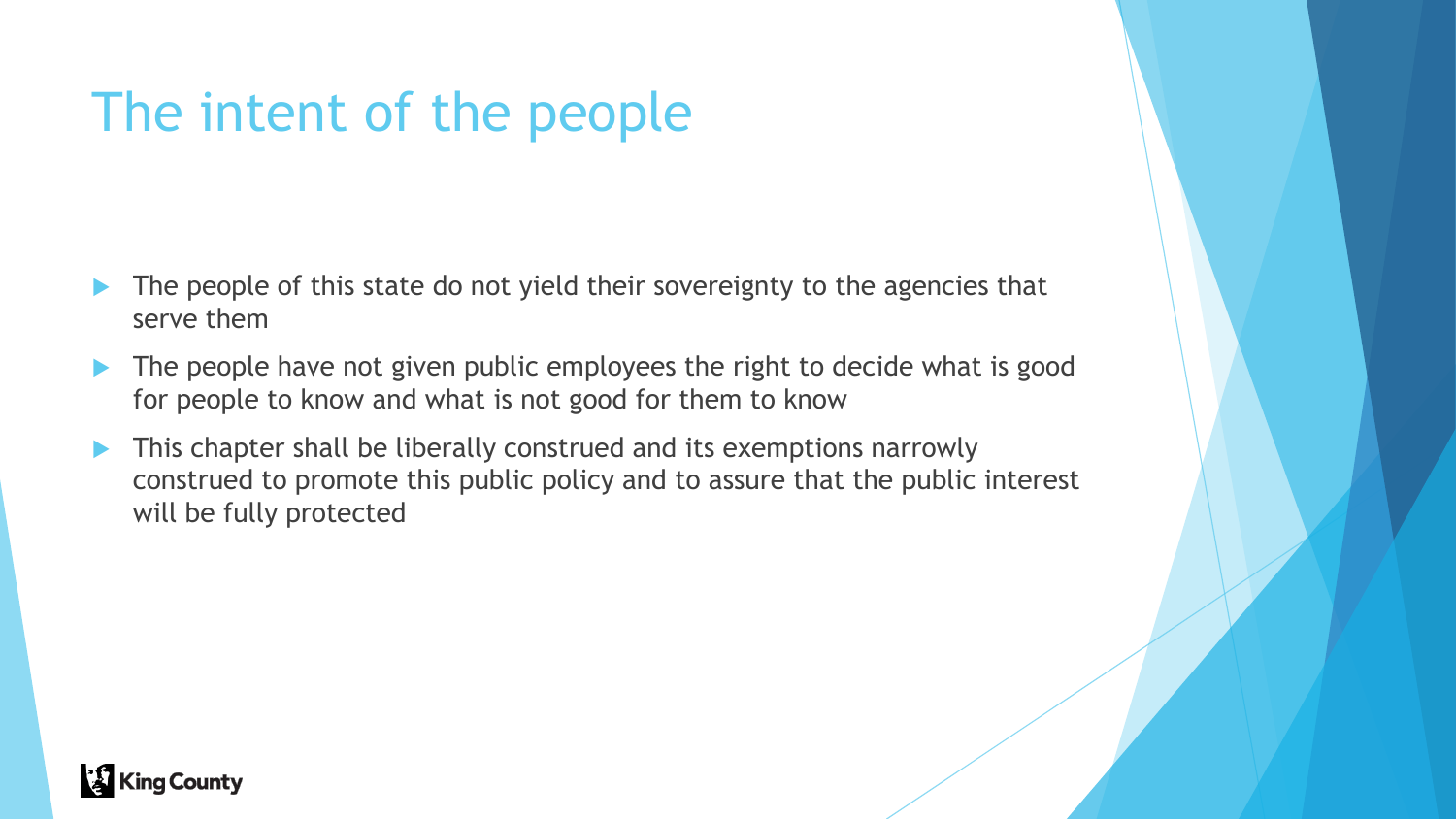# What is a public record?

- Any writing
- Relating to the conduct/performance of any governmental or proprietary function
- Prepared, owned, used or retained by any state or local agency

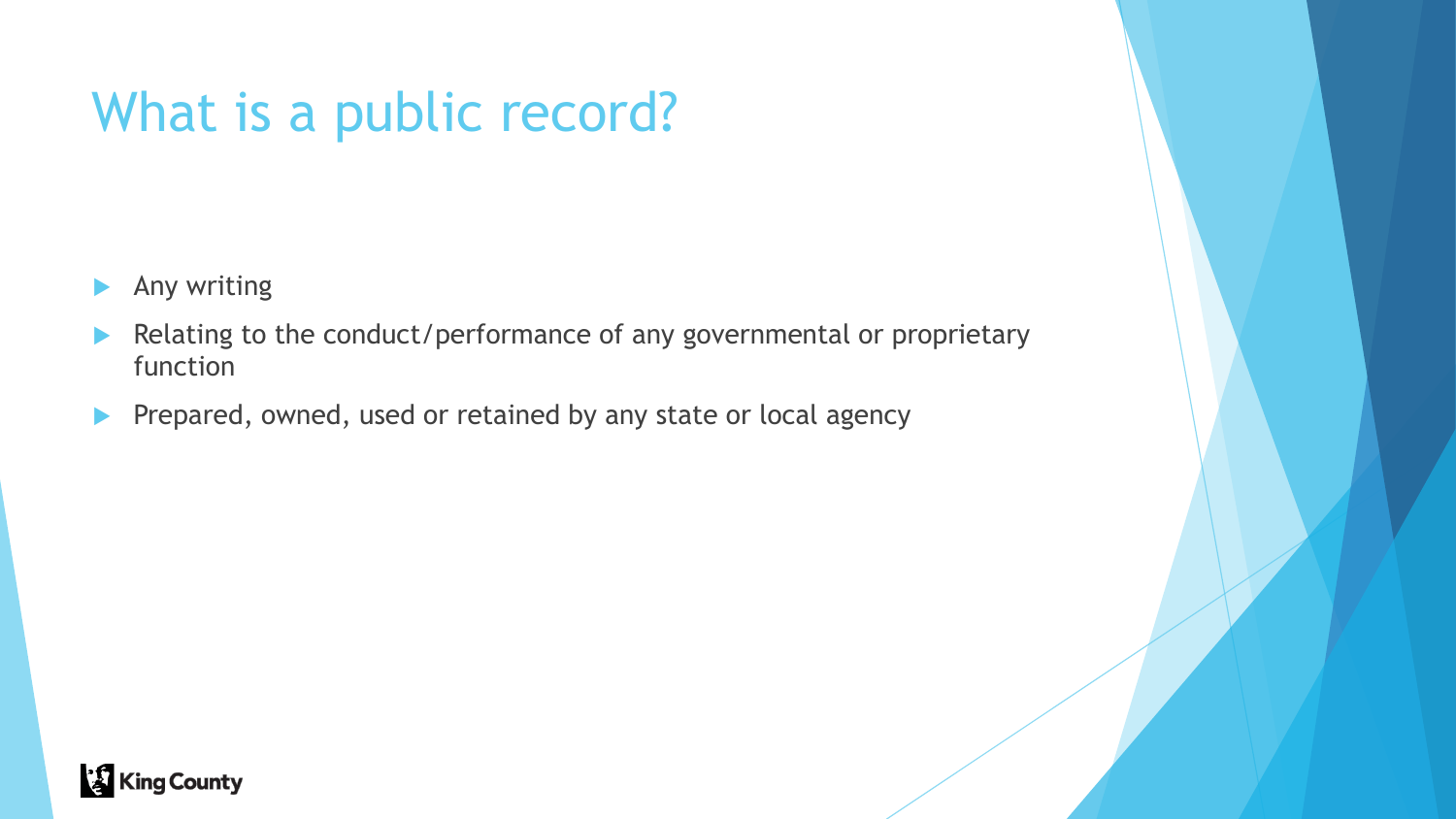### How is "writing" defined?

"Writing" means handwriting, typewriting, printing, photostating, photographing, and every other means of recording any form of communication or representation including, but not limited to:

letters, words, pictures, sounds, or symbols, or combination thereof, and all papers, maps, magnetic or paper tapes, photographic films and prints, motion picture, film and video recordings, magnetic or punched cards, discs, drums, diskettes, sound recordings, and other documents including existing data compilations from which information may be obtained or translated." *RCW 42.56.010(4)*

#### **X** King County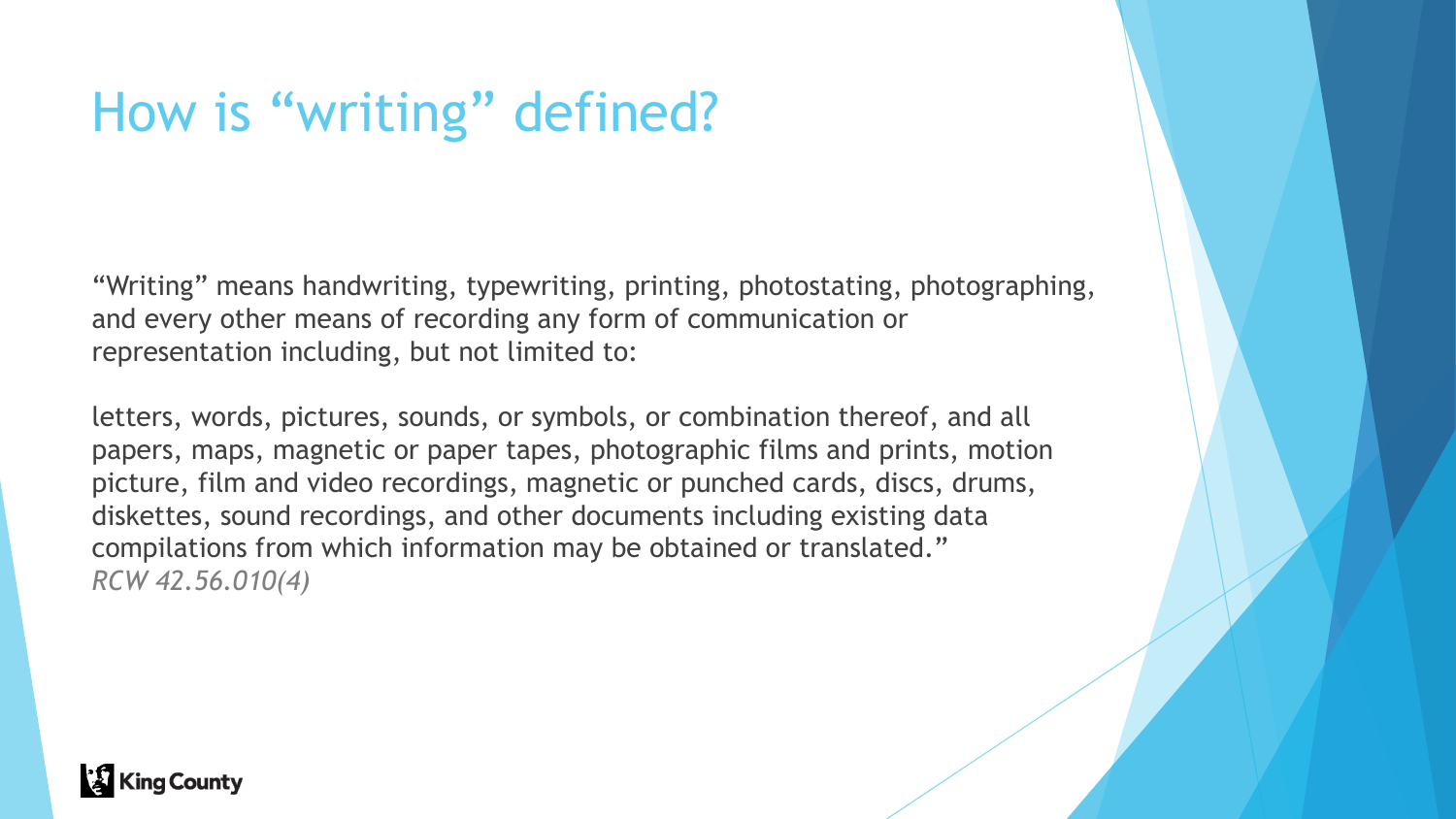# Types of records

Any writing relating to the conduct/performance of any governmental or proprietary function. Basically, anything prepared, owned, used or retained by a public agency.

#### **Paper/Hardcopy Records Electronic Records**

**Letters** Faxes **Notes** Agendas Meeting Minutes **Contracts** Public Comment Forms **Ordinances** 

Emails Word Documents Spreadsheets PDFs Calendars Photographs Videos Databases

**King County**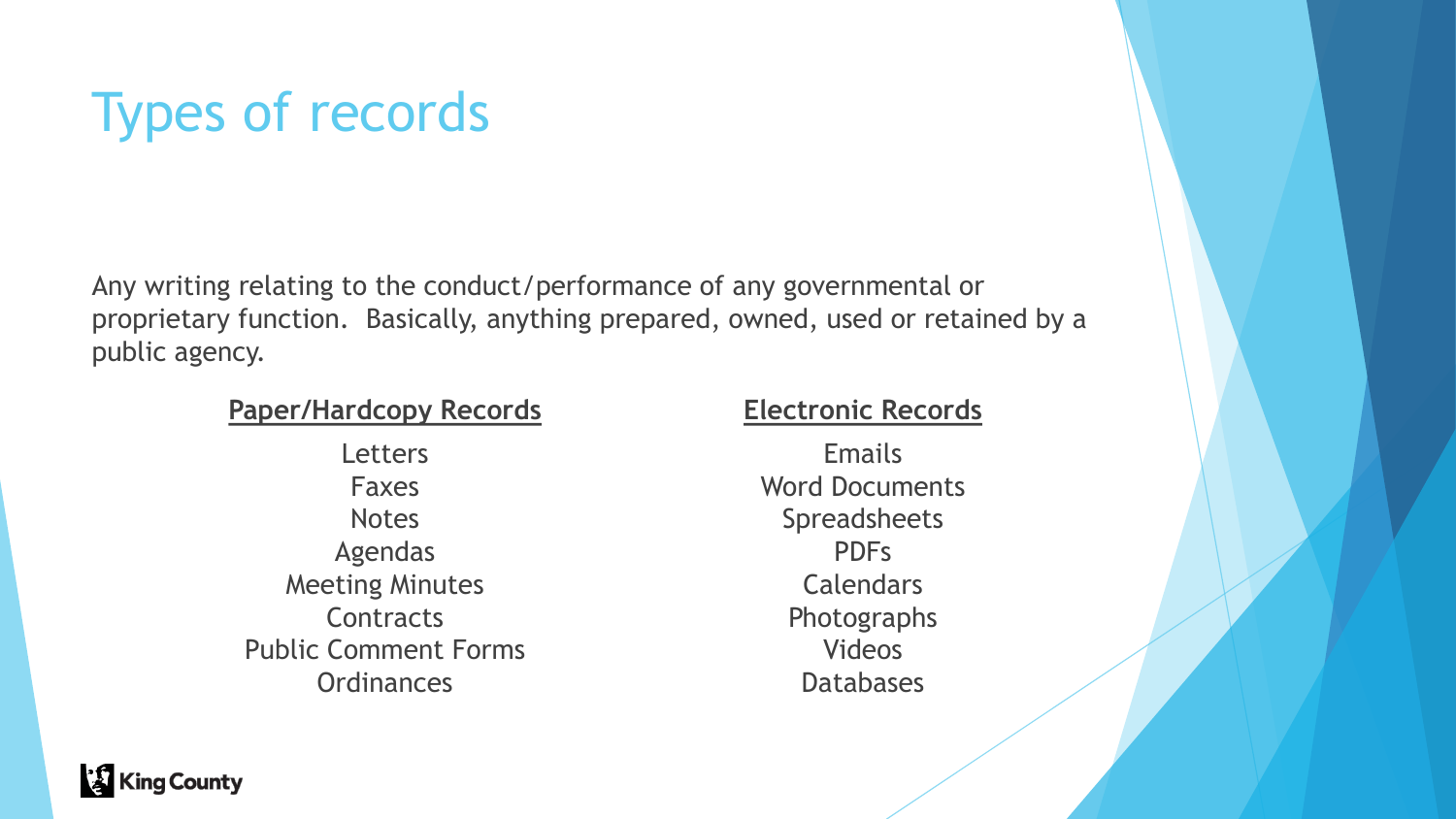#### Format of the request:

- Public disclosure requests do **NOT** have to be in writing
- Look for language such as:
	- **Demonstmance 19 years in Sequest"** or "PRR"
	- **Democrative in Supersury 19 years 10 years 10 years 10 years of "PDR"**
	- "Freedom of Information Act Request" or "FOIA"
	- "formal records requests"
- Be aware of hidden requests

#### **King County**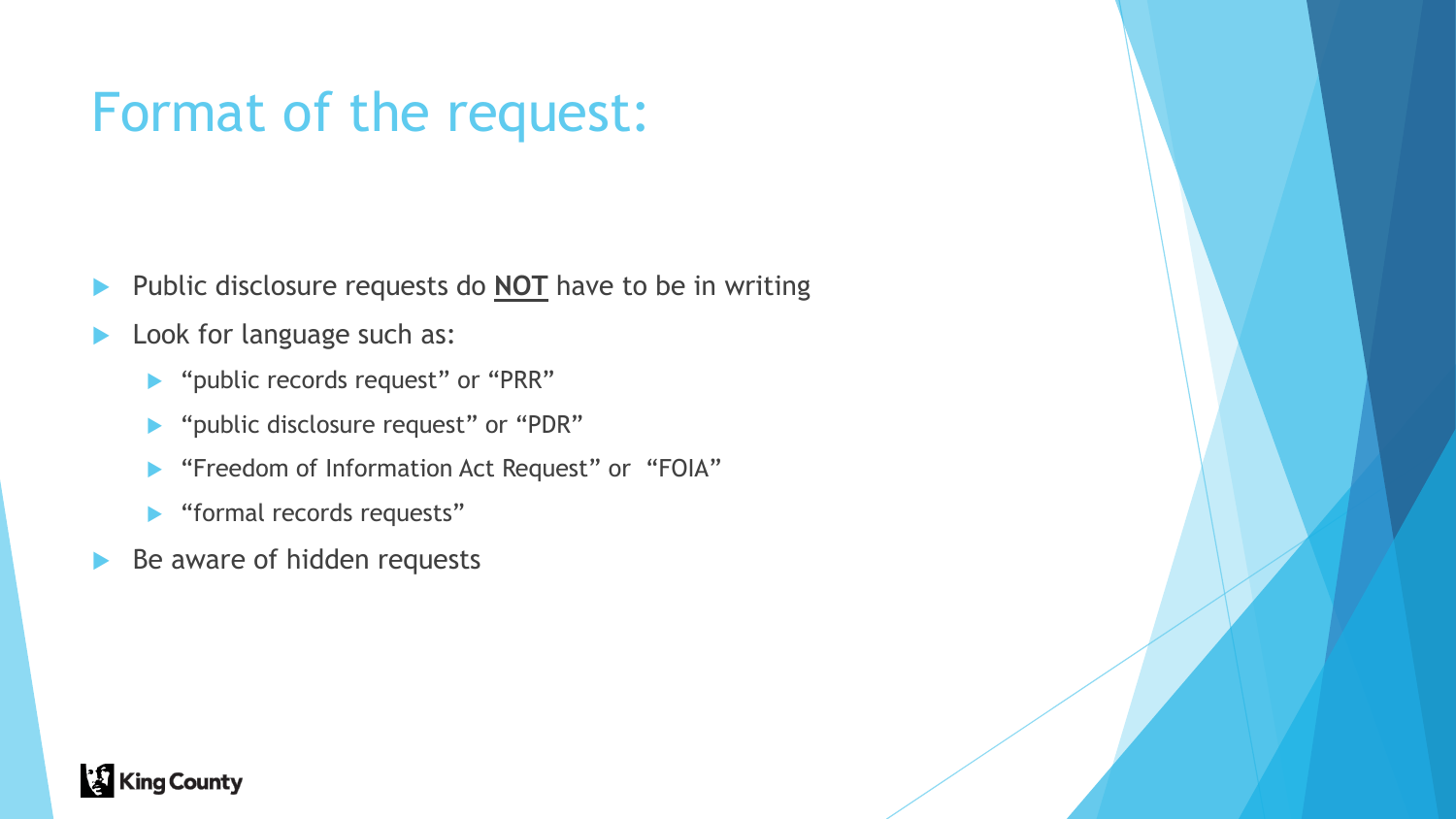#### Legal obligations once a request is received

- Agencies are required to promptly make available for inspection and copying all identifiable public records unless the record falls within the specific exemptions of the Act or another statute. *RCW 42.56.070*
- Agencies shall provide the fullest assistance to requestors. *RCW 42.56.100*
- A response is required in writing within five business days. *RCW 42.56.520*

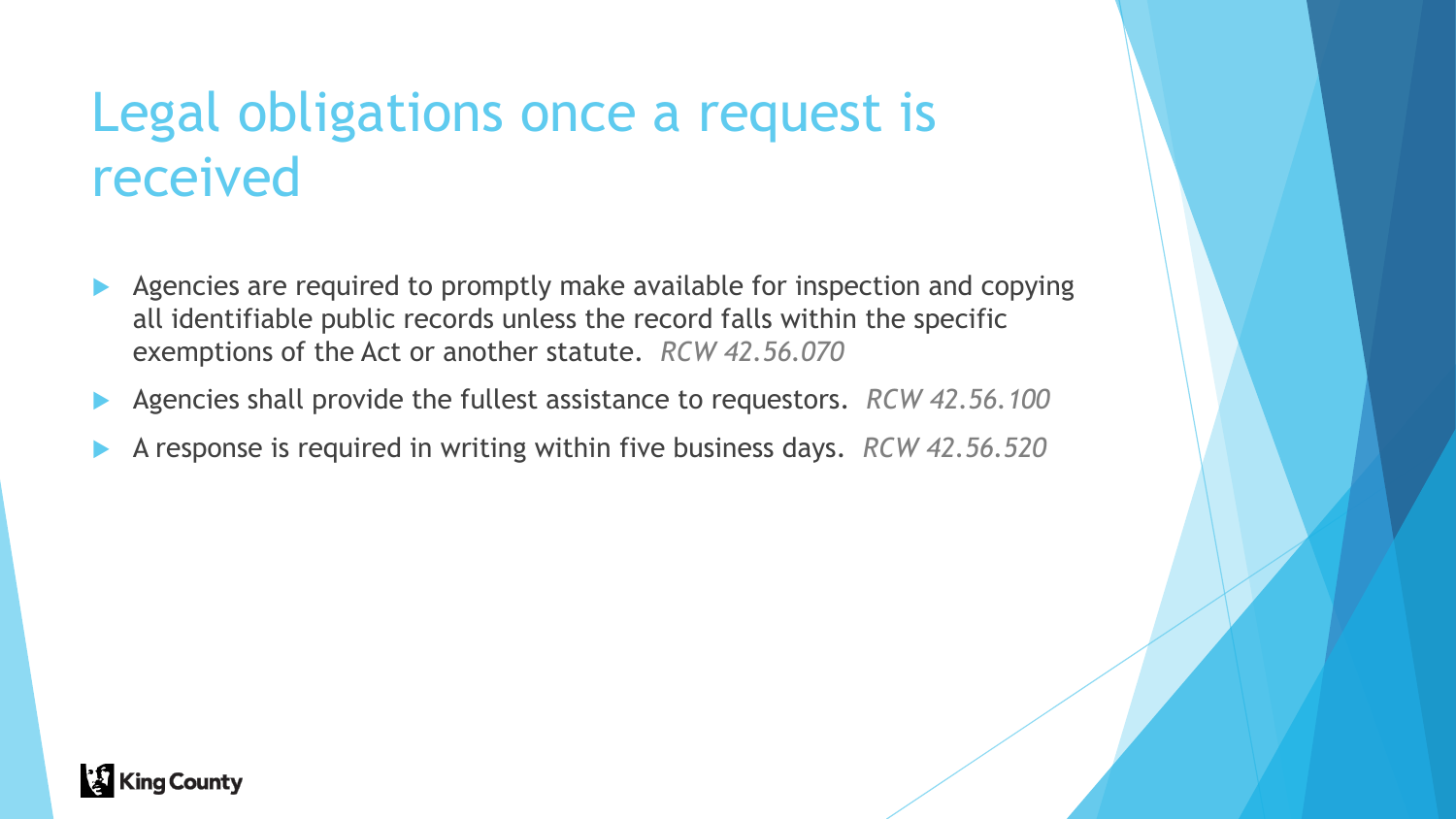#### The 5-day response letter must:

- Provide for inspection and/or a copy the record(s) requested; and/or
- Provide the internet address and link on the agency's web site to the specific record(s) requested (if the individual does not have internet access, then the agency must provide copies or allow the requestor to view the records using an agency computer); and/or
- Acknowledge receipt of the request and provide a reasonable estimate of the time needed to respond; and/or
- Request clarification for a request that is unclear. If portions of the request are clear, the agency must respond to those portions; or
- Deny the request in accordance with the law. A written statement must accompany the denial setting out the specific reasons for the denial.

#### **X** King County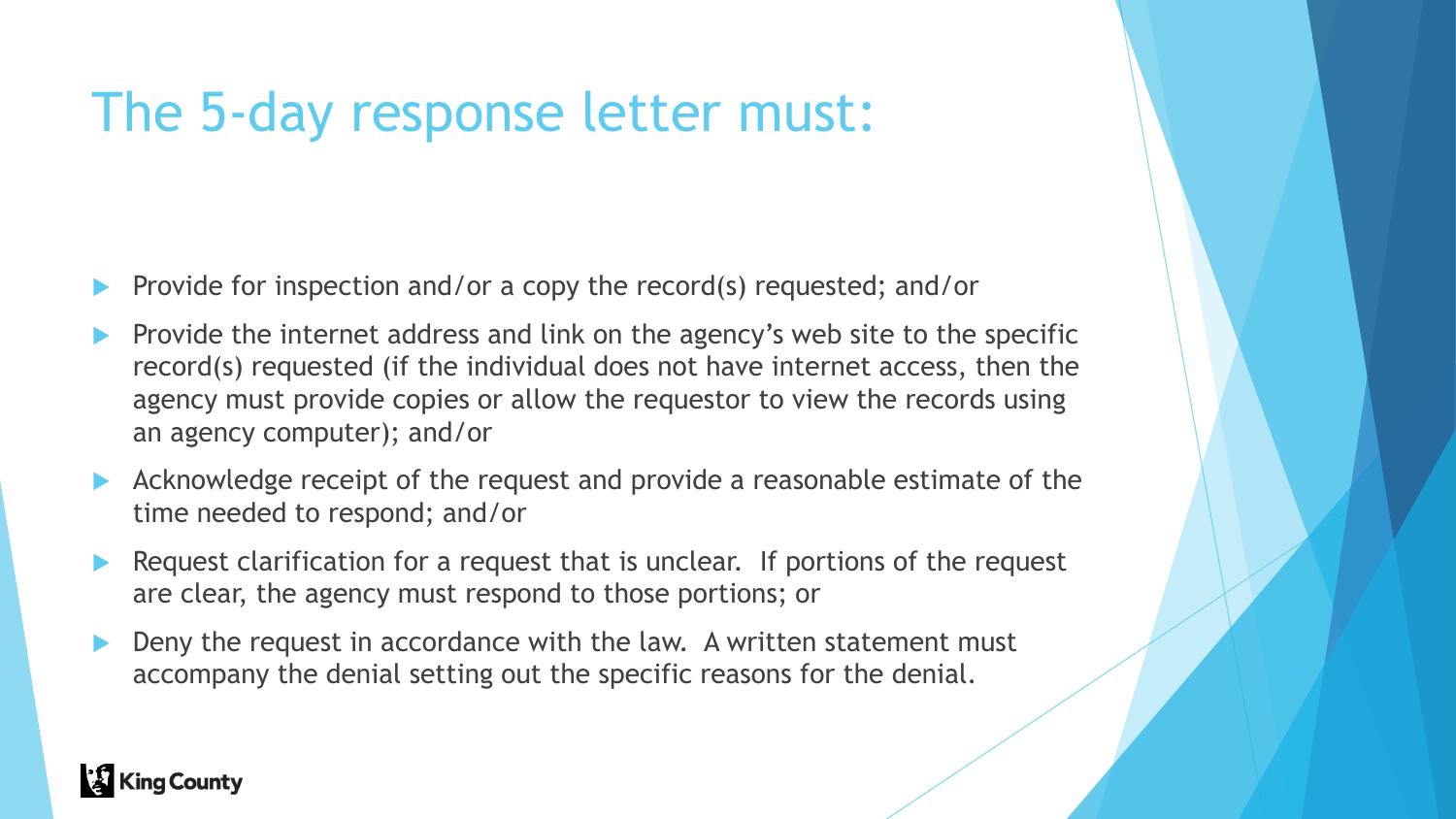# The public records act does not require responding agencies to:

- Create records, or
- Respond to requests for information, or
- Explain records

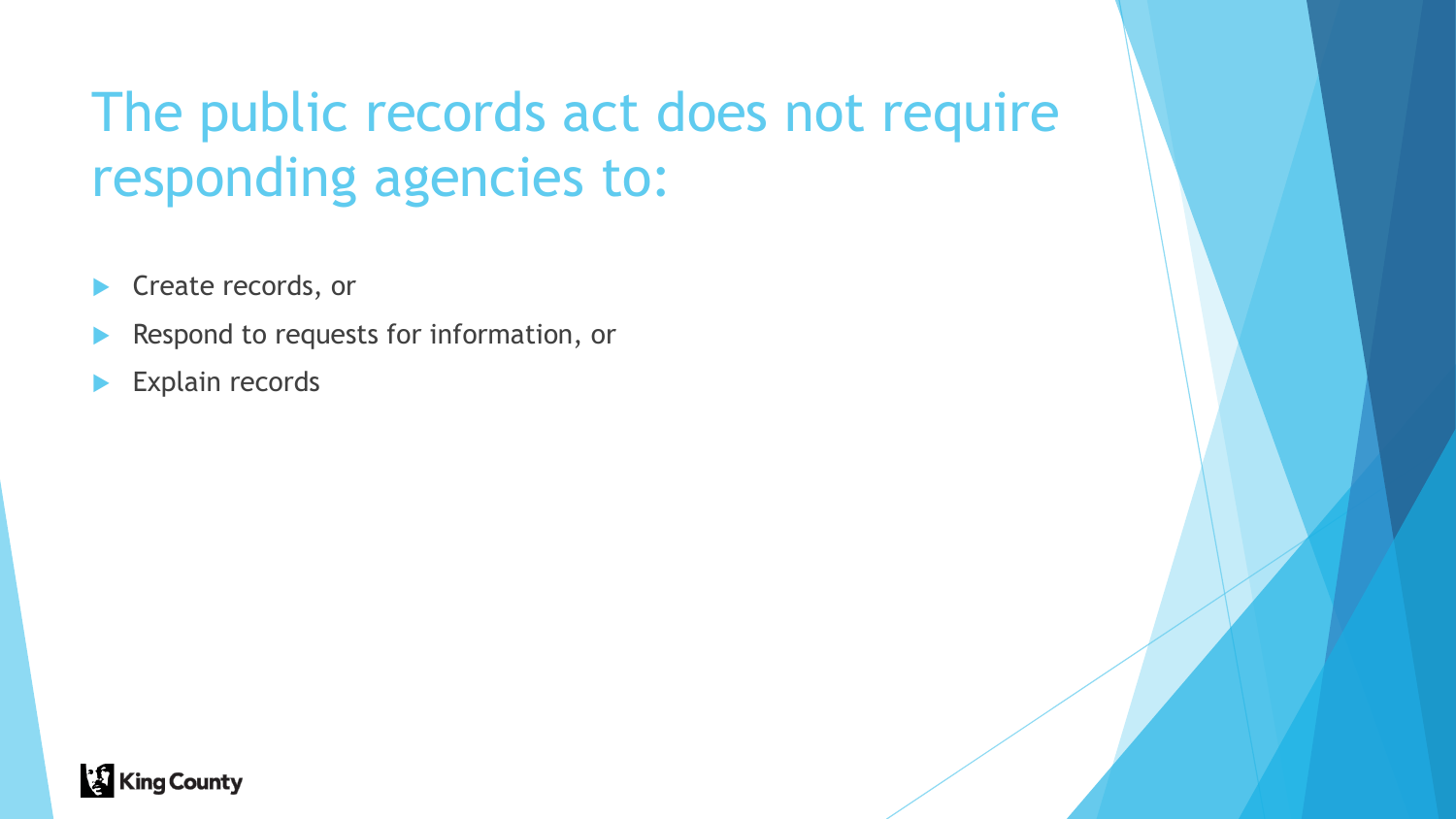#### Requestors are not required to provide their name or state their use or purpose, **EXCEPT**:

- In order to determine whether the requestor is going to use a requested list of individuals for a "commercial purpose." *RCW 42.56.070(8)*
- When records are only available to certain individuals (medical records, autopsy reports, etc.)

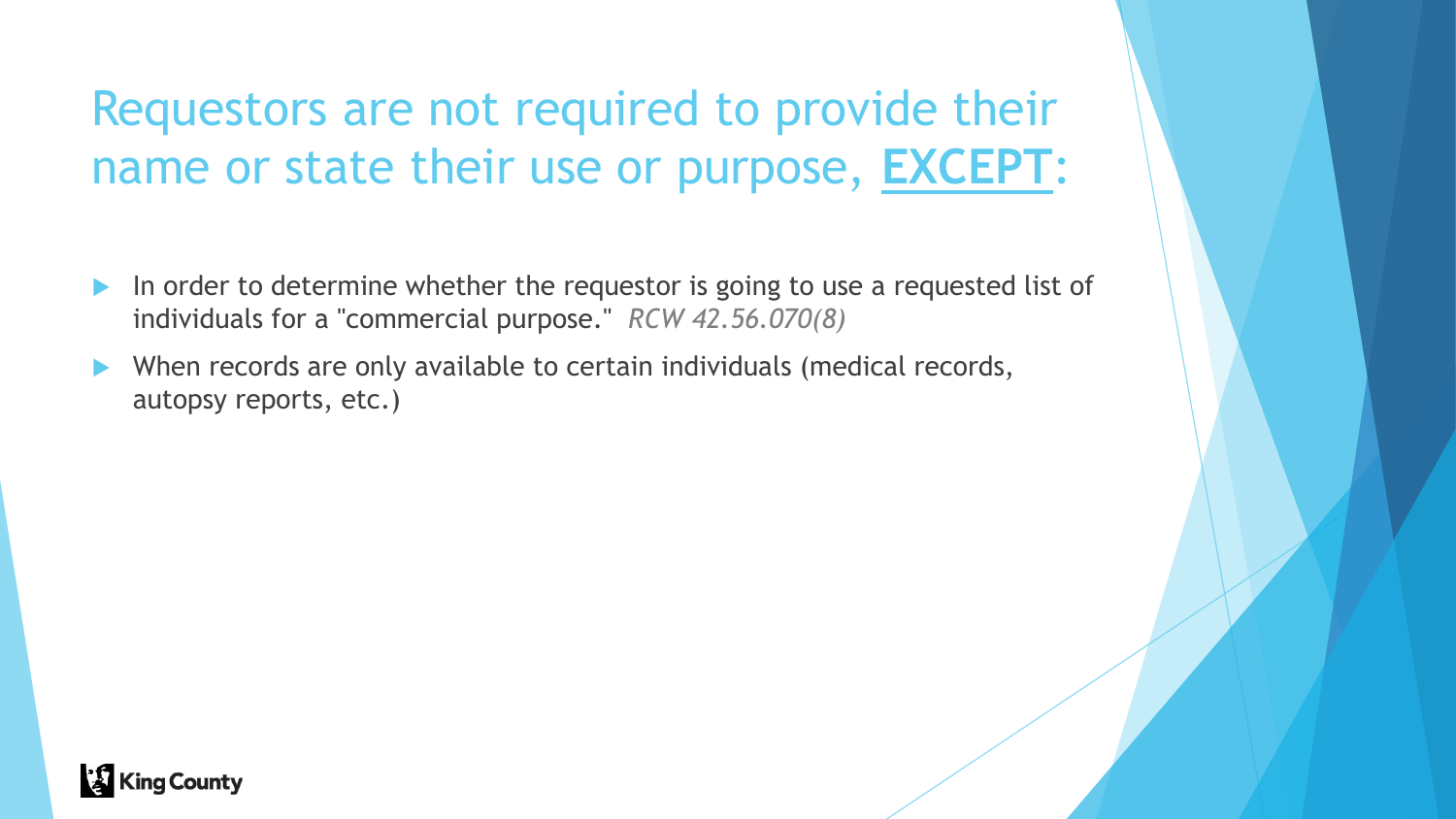# An agency's obligations when redacting or exempting records:

- The responding agency must identify each record withheld or redacted, and the legal justification for doing so. Even if an agency is entitled to withhold a record, if the requestor is not provided with a justification for the nondisclosure, the agency will be liable if the requestor sues for a violation of the PRA. *Citizens for Fair Share v. Dept. of Corrections, 117 Wn. App. 411, 72 P.3d 206 (2003).*
- If only a portion of a document is exempt, the responding agency must redact that portion and release the remainder of the document.

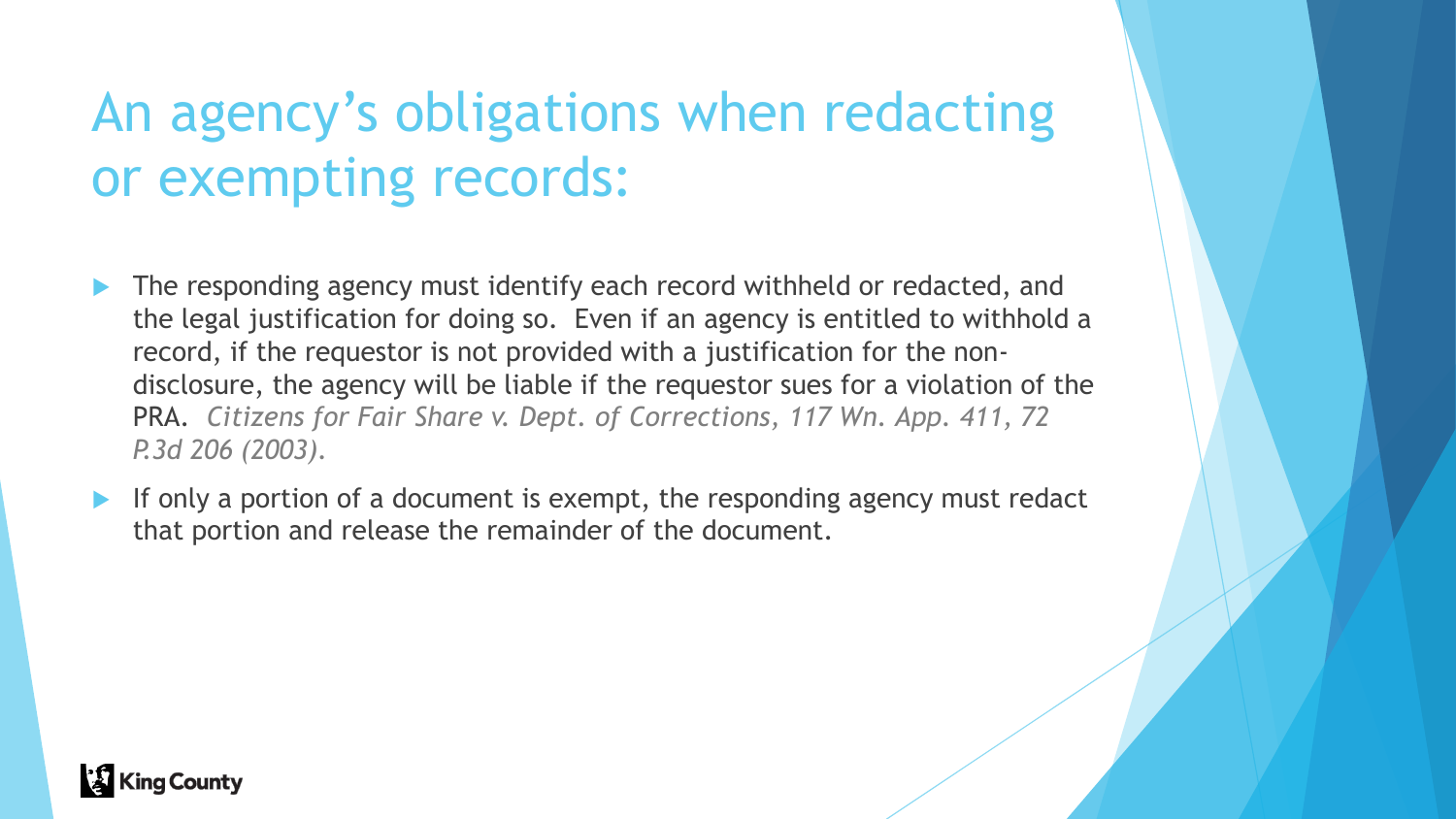#### Are the requested records subject to disclosure?

- Whether a document or a portion thereof is exempt from disclosure will depend on the nature of the document and whether an exemption in the PRA or other statute applies. In making such a determination, remember that exemptions are narrowly construed in favor of the requestor.
- The exemptions listed below are by no means exhaustive and the Prosecuting Attorney's Office should be consulted when any questions arise about whether a record may be exempt from disclosure.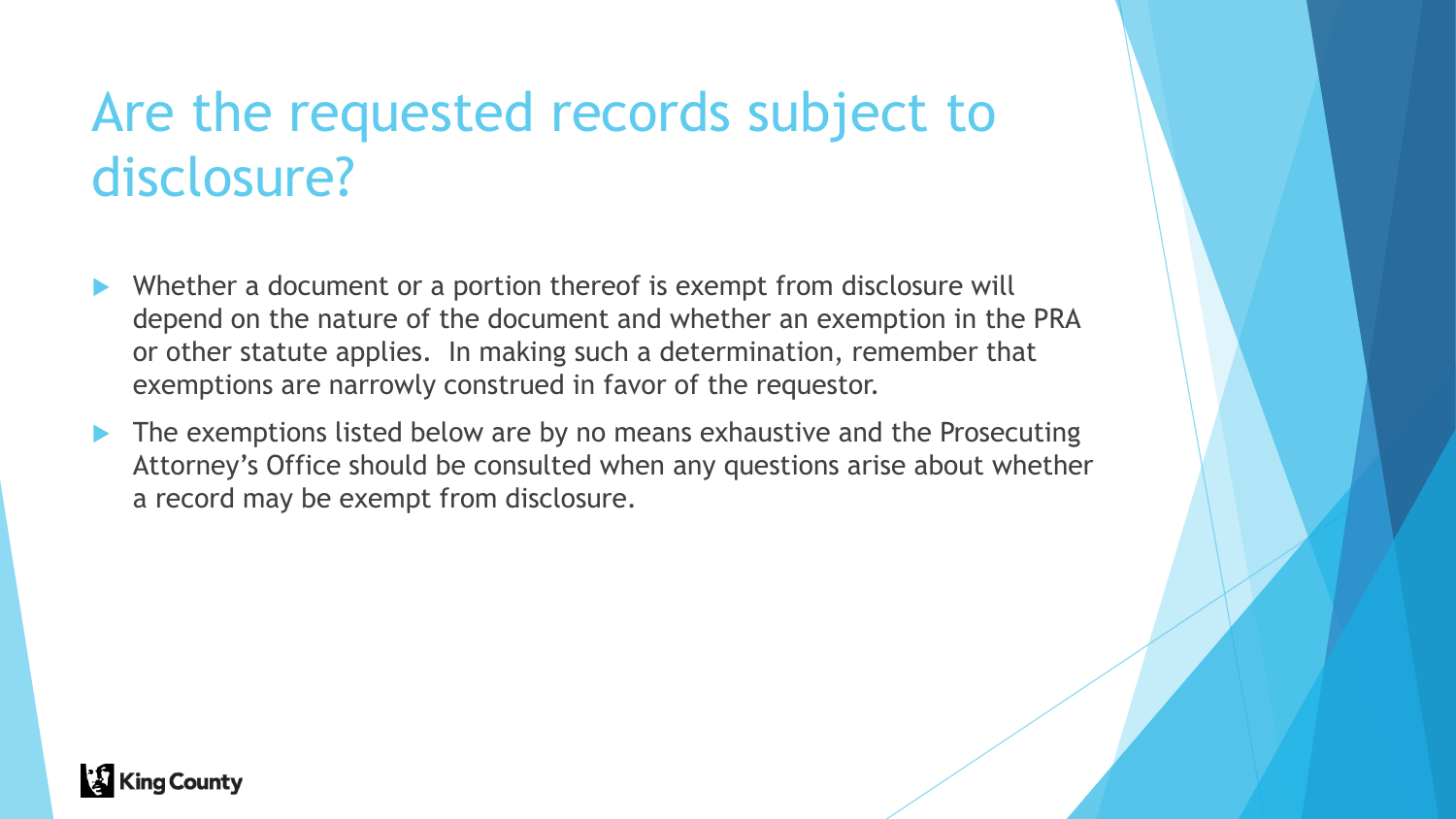### Withholding index

A claim of exemption should be in the form of a withholding index (sometimes called a privilege log) in order to trigger the one year statute of limitations. *Rental Housing Ass'n of Puget Sound v. City of Des Moines, 165 Wn.2d 525, 199 P.3d 393 (2009).*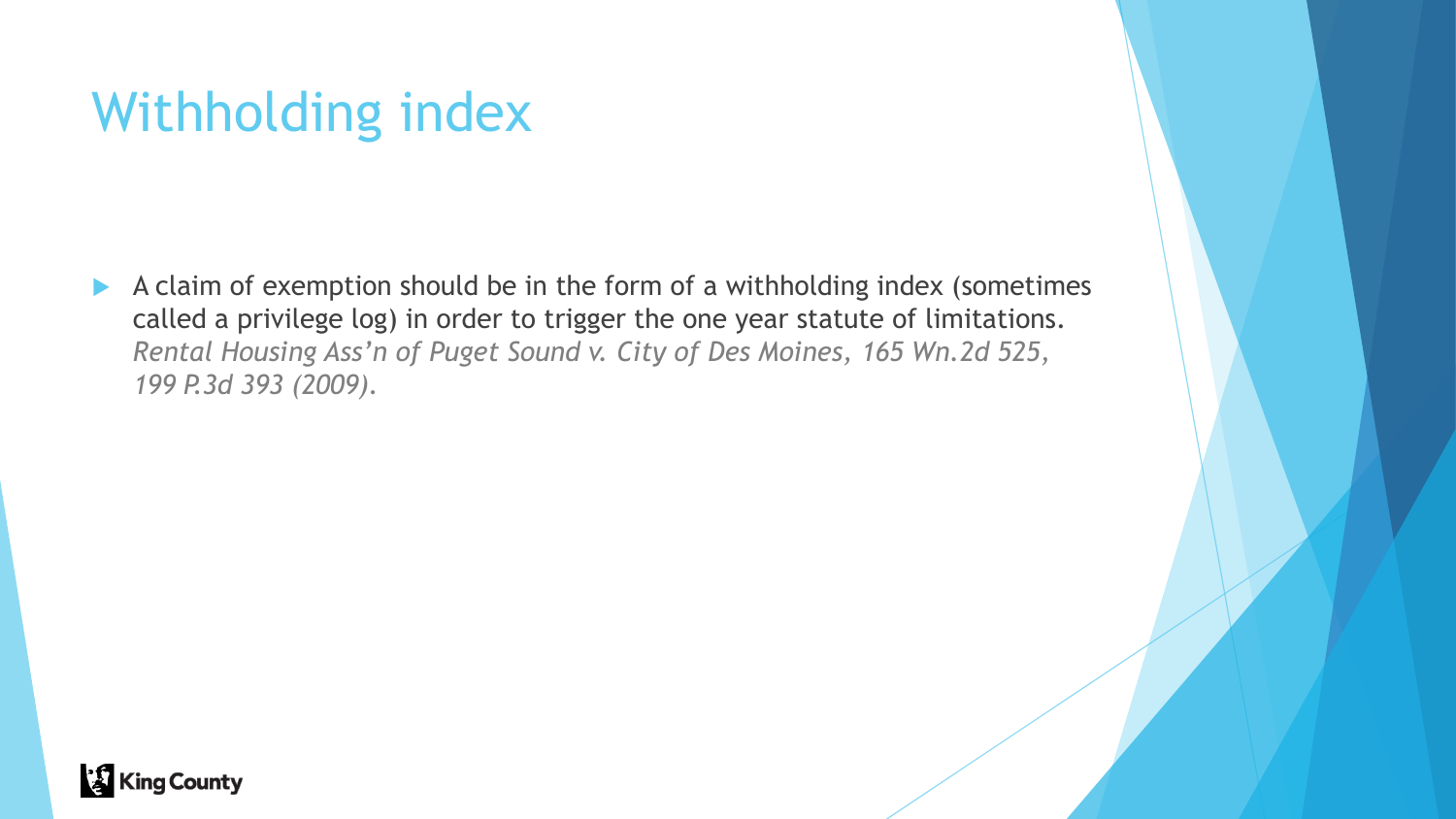### Exemptions: Attorney Client Privilege

- Exempts a client's request for legal advice, legal advice the attorney provides, and the client's questions about that advice.
- The client must intend for the communication to be confidential.
- Does not exempt client records just because the attorney is cc'd.

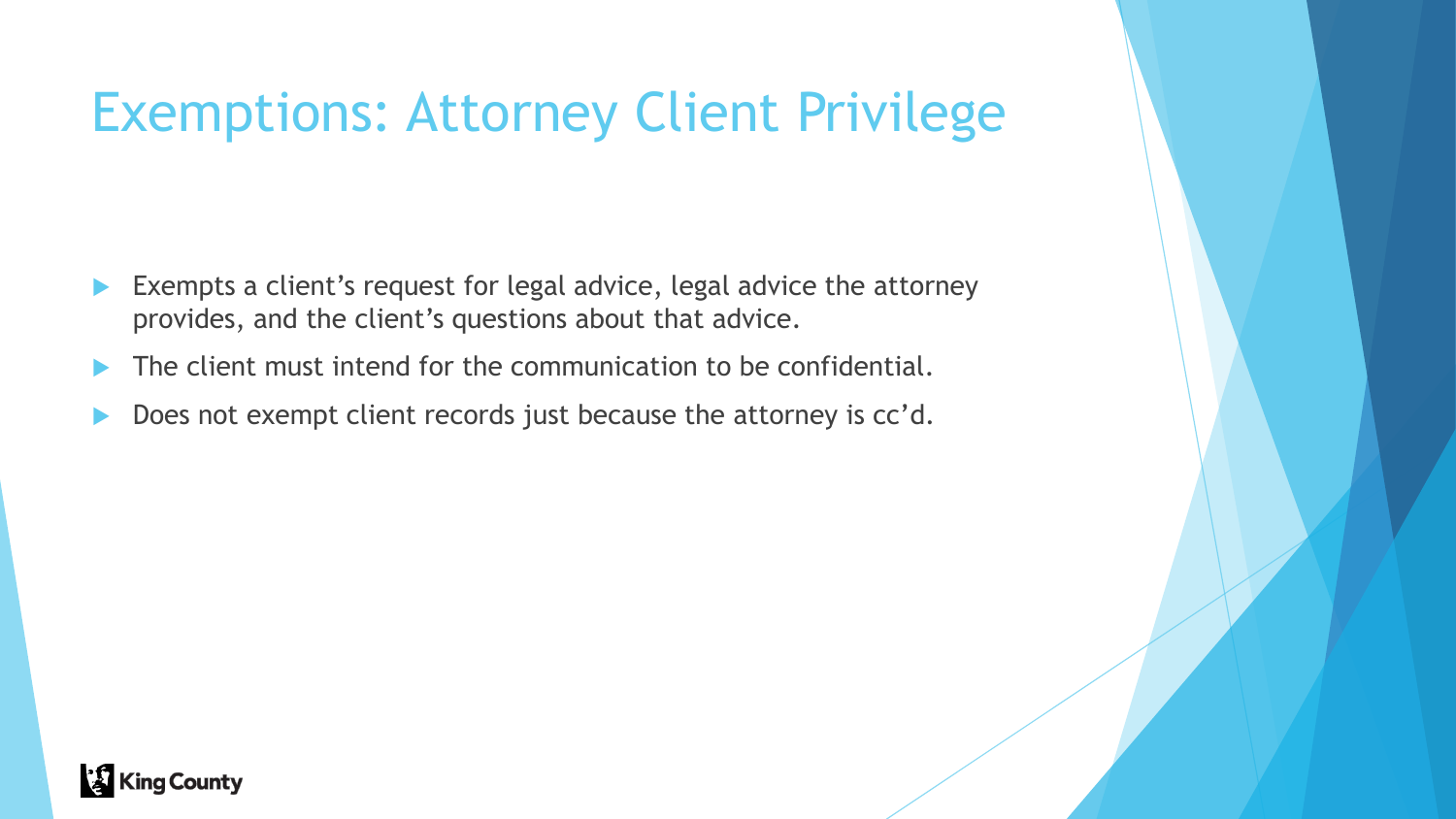#### Exemptions: Personnel/personal records

- All applications for public employment, including the names of applicants, resumes and other related materials submitted with respect to an applicant. *RCW 42.56.250(2)*
- The residential addresses, residential telephone numbers, personal cell phone numbers, personal e-mail addresses, social security numbers, driver's license numbers, identicard numbers, and emergency contact information of employees or volunteers of a public agency. *RCW 42.56.250(4)*
- Names and dates of birth are exempt for dependents of employees and volunteers. *RCW 42.56.250(4)*

#### **King County**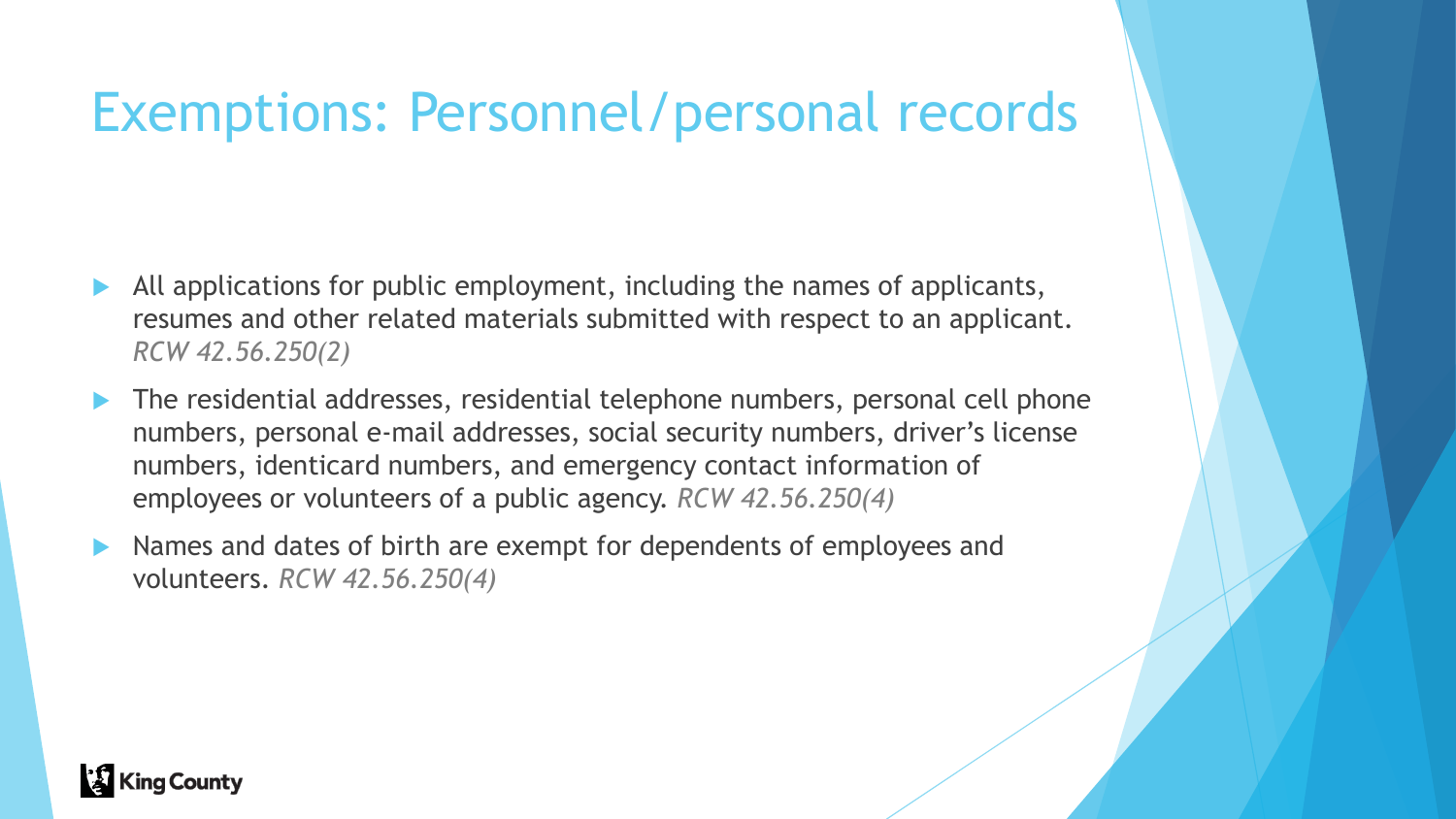### Risks associated with failure to comply with the PRA

- If requestor prevails in a court case, they are entitled to **MANDATORY** penalties of \$5-\$100 per day, plus attorney's fees.
- Strict liability standard; no exceptions for acting in good faith.
- Statute of limitations for bringing legal action is one year from agency's claim of exemption or the last production of a record on a partial or installment basis. *RCW 42.45.550(6)*

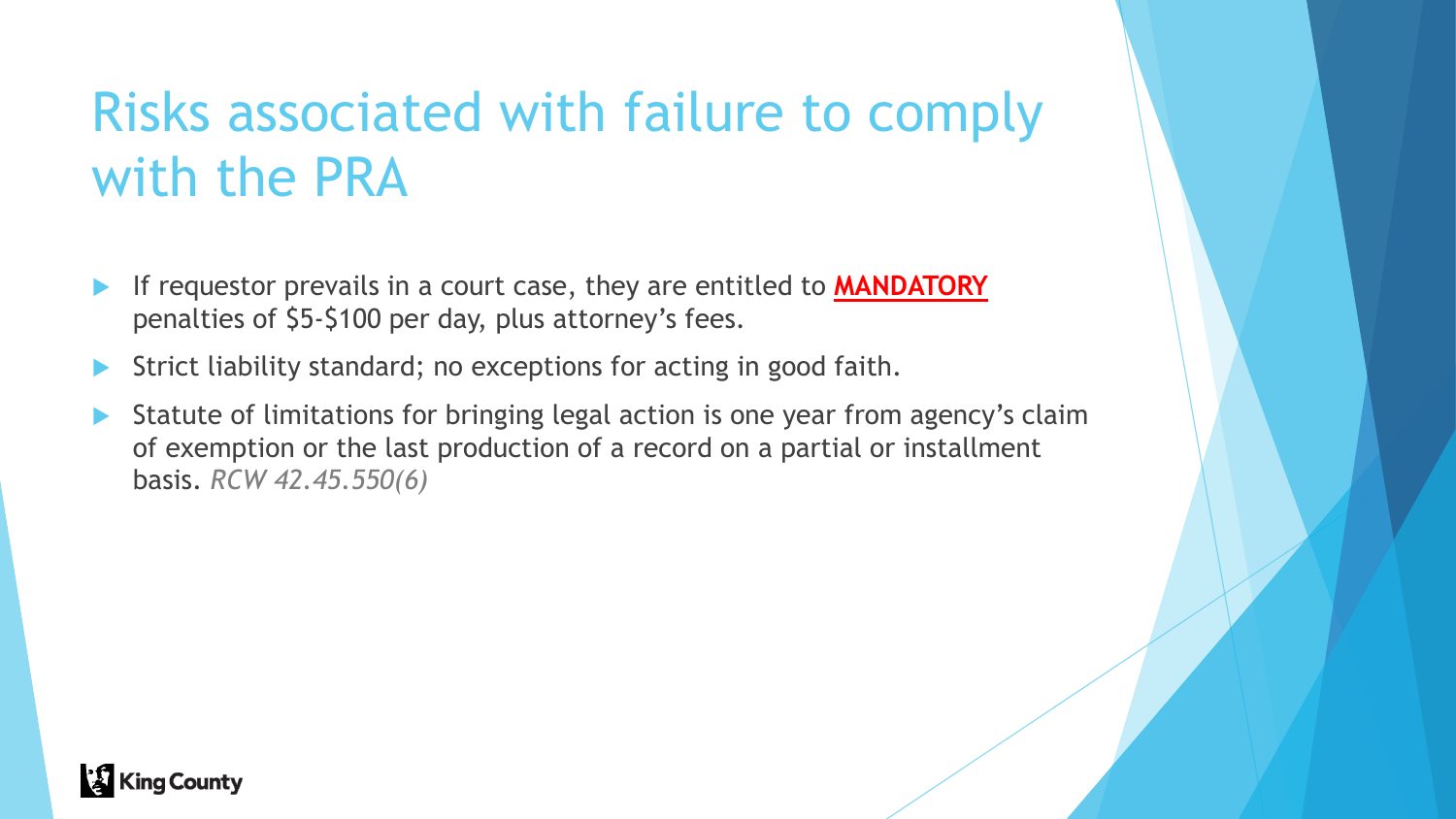#### Who's records are they?

The citizens of the state of Washington own them.

"All public records shall be and remain the property of the state of Washington. They shall be delivered by outgoing officials and employees to their successors and shall be preserved, stored, transferred, destroyed or disposed of, and otherwise managed, only in accordance with the provisions of this chapter." *RCW 40.14.020*

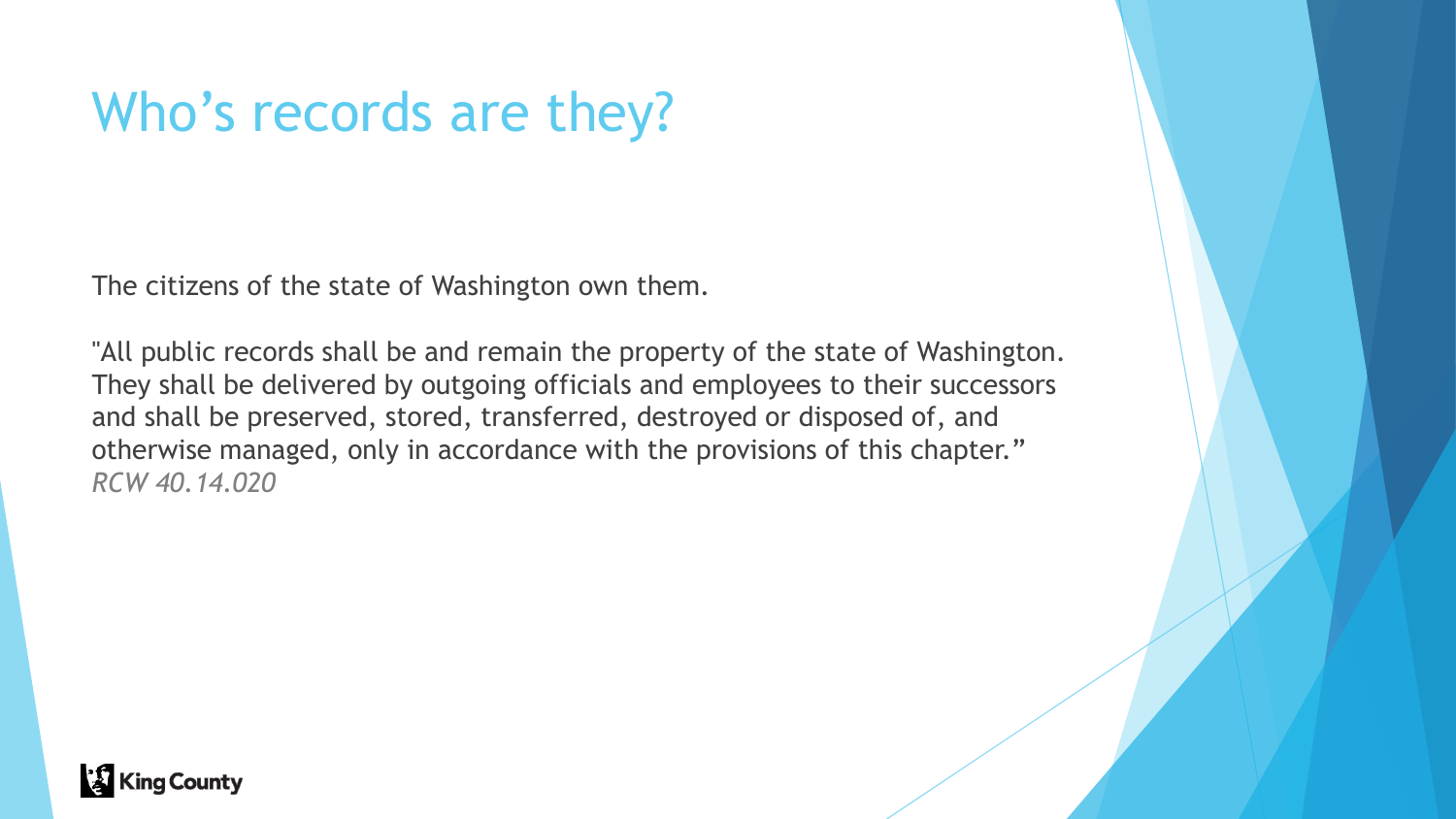#### Records with retention value

- Record County functions and provide evidence of County business transactions
- Are needed to provide information about actions related to County projects and activities
- Must be available and accessible for at least the full length of their retention period
- Retained based on content of record not type of record

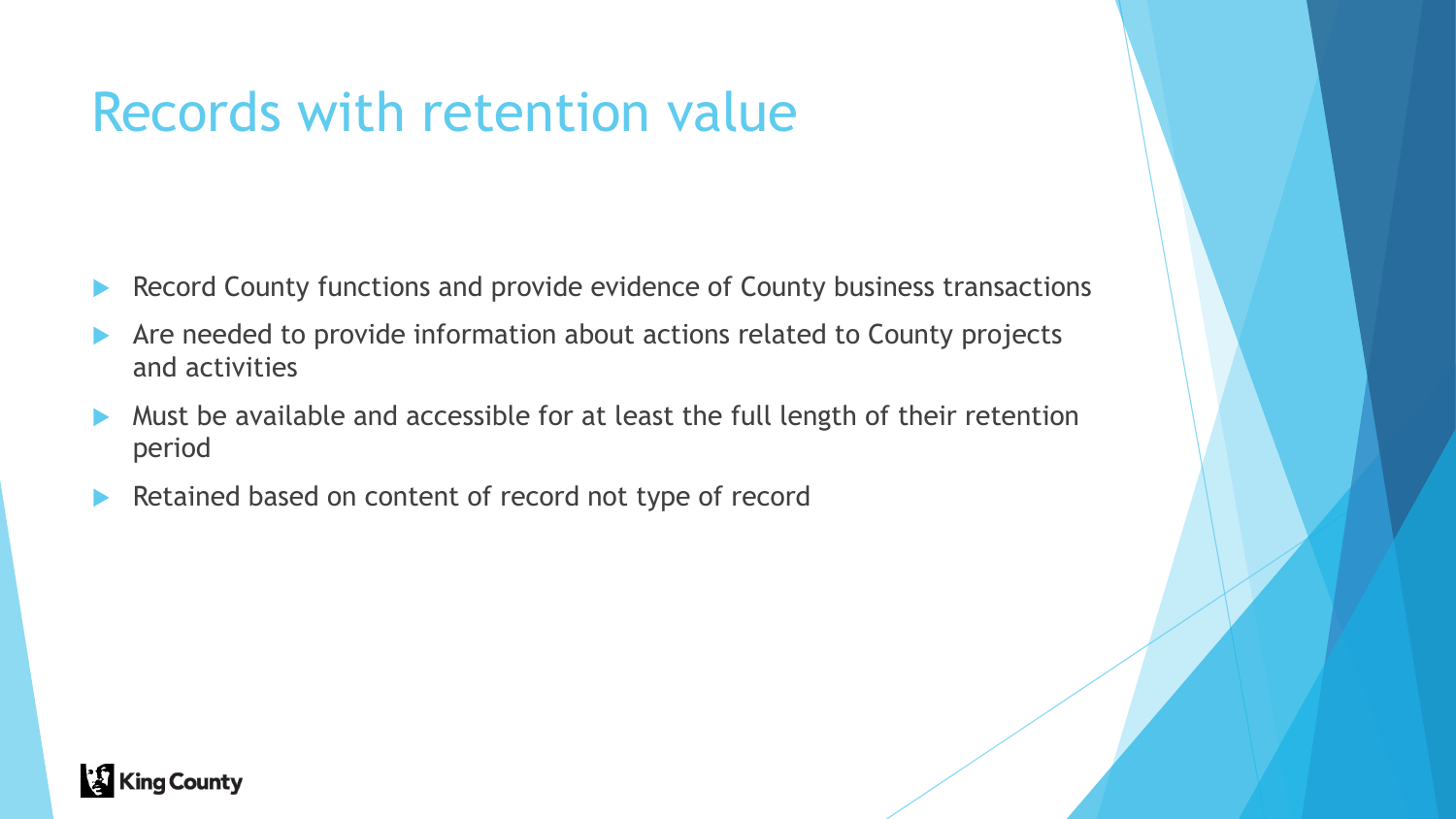#### Transitory records

- Used to complete a routine action or to prepare a subsequent record
- Have a short or no retention period
- Not needed to document decisions/actions of your office
- Not required for legal, fiscal, historical or administrative purposes
- Still subject to litigation and public disclosure if they have not been destroyed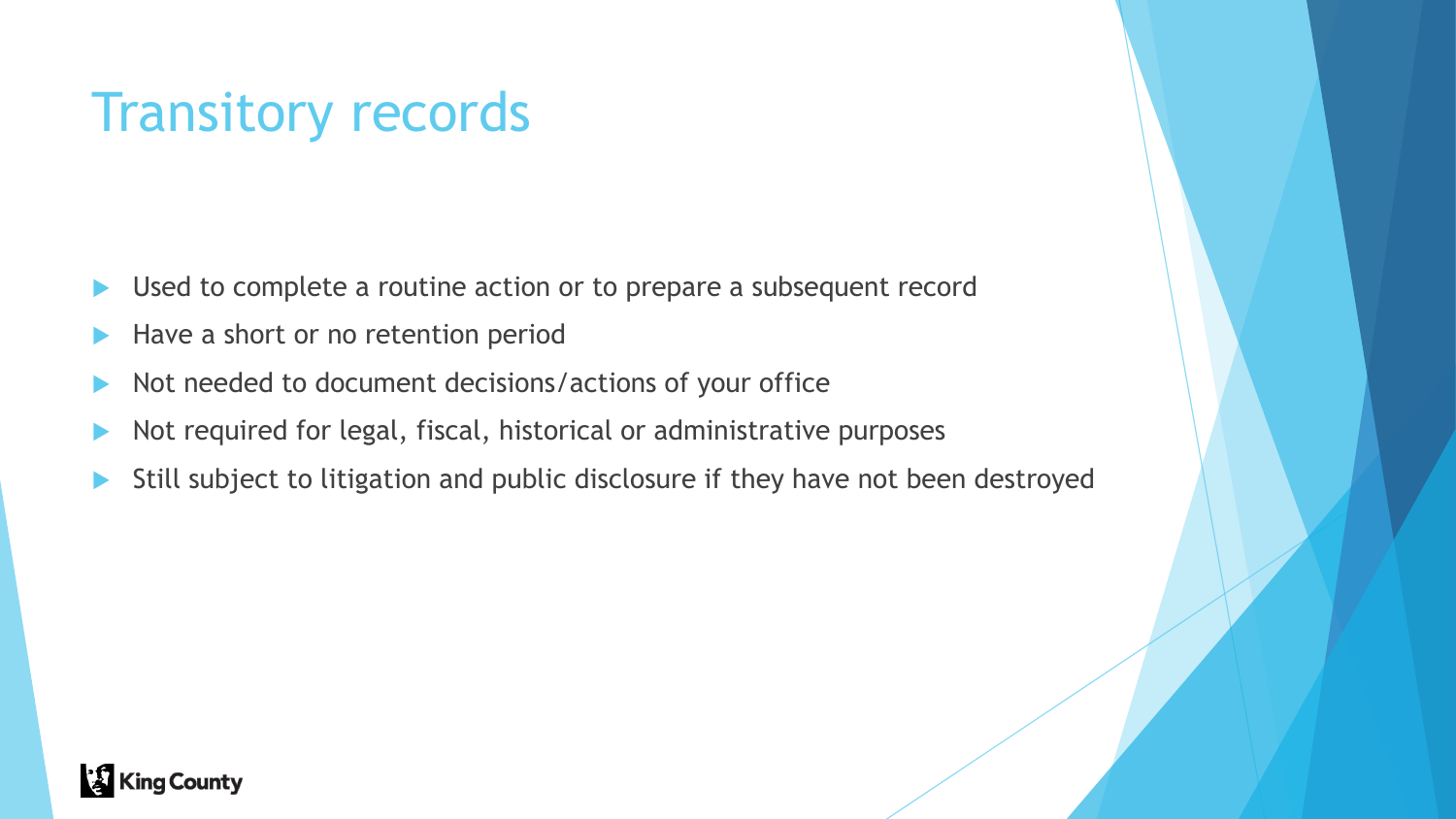#### Retention periods

| <b>Communications</b>                                           | 2 years |
|-----------------------------------------------------------------|---------|
| Agenda Packets (includes all referenced and attached documents) | 3 years |
| Minutes (includes all referenced and attached documents)        | 6 years |
| Reports                                                         | 6 years |